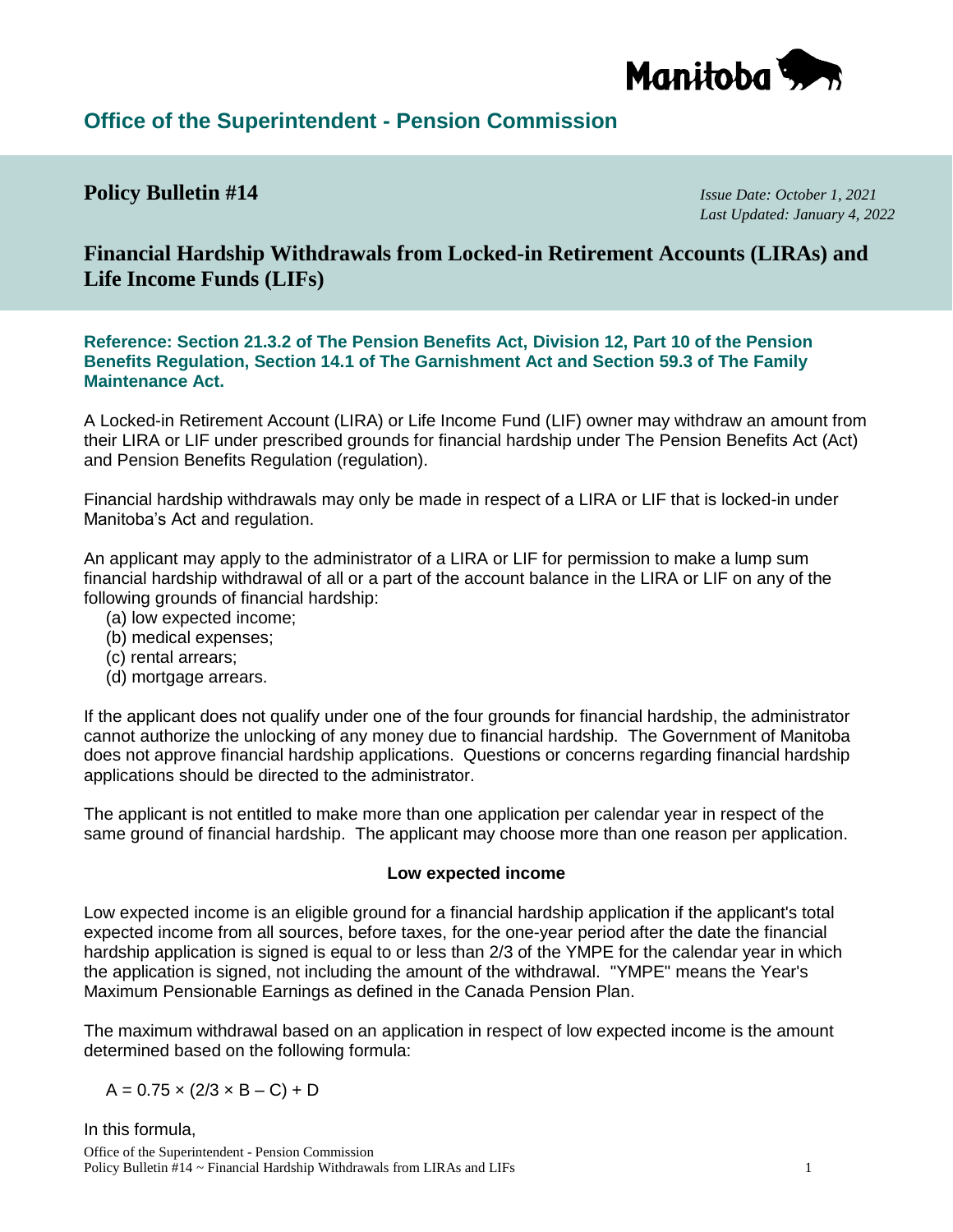A is the maximum amount that may be withdrawn;

B is the YMPE for the year in which the financial hardship application is signed;

C is the applicant's expected total income from all sources, before taxes, for the one-year period after the date the financial hardship application is signed, not including the amount of the withdrawal;

D is the amount of tax payable on the withdrawal.

| The following examples illustrate the step-by-step calculation for determining the amount available for<br>withdrawal under the Low Expected Income ground of financial hardship unlocking:                                                                                                                                                                                                       |
|---------------------------------------------------------------------------------------------------------------------------------------------------------------------------------------------------------------------------------------------------------------------------------------------------------------------------------------------------------------------------------------------------|
| <b>Example 1:</b>                                                                                                                                                                                                                                                                                                                                                                                 |
| LIRA or LIF fund holder is completing and signing the Financial Hardship Withdrawal<br>Application Form on January 1, 2022<br>LIRA or LIF fund holder's expected total income from all sources, before taxes, for the one-<br>$\bullet$<br>year period after the date the Financial Hardship Withdrawal Application Form is signed, not<br>including the amount of the withdrawal = $$15,000.00$  |
| $B = YMPE$ for 2022 = \$64,900<br>$C =$ Expected Total Income = \$15,000<br>D = Amount of tax that will be withdrawn = $$1,500$<br>A = Maximum amount of withdrawal = $0.75 \times [(2/3 \times B) - C] + D$<br>$= 0.75 \times [ (2/3 \times $64,900) - $15,000] + $1,500$<br>$= (0.75 \times $28,266.67) + $1,500$<br>$= $21,200 + $1,500$<br>$= $22,700$                                        |
| <b>Example 2:</b>                                                                                                                                                                                                                                                                                                                                                                                 |
| LIRA or LIF fund holder is completing and signing the Financial Hardship Withdrawal<br>$\bullet$<br>Application Form on January 1, 2022<br>LIRA or LIF fund holder is expected total income from all sources, before taxes, for the one-<br>year period after the date the Financial Hardship Withdrawal Application Form is signed, not<br>including the amount of the withdrawal = $$45,000.00$ |
| $B =$ YMPE for 2022 = \$64,900<br>2/3 of YMPE for $2022 = $43,266.67$                                                                                                                                                                                                                                                                                                                             |
| $C =$ Expected Total Income = \$45,000                                                                                                                                                                                                                                                                                                                                                            |
| Since the expected total income from all sources, before taxes of \$45,000 is greater than the 2/3 of<br>the YMPE (\$64,900 x $2/3$ = \$43, 266.67), a withdrawal cannot be made under the Low Expected<br>Income ground for Financial Hardship.                                                                                                                                                  |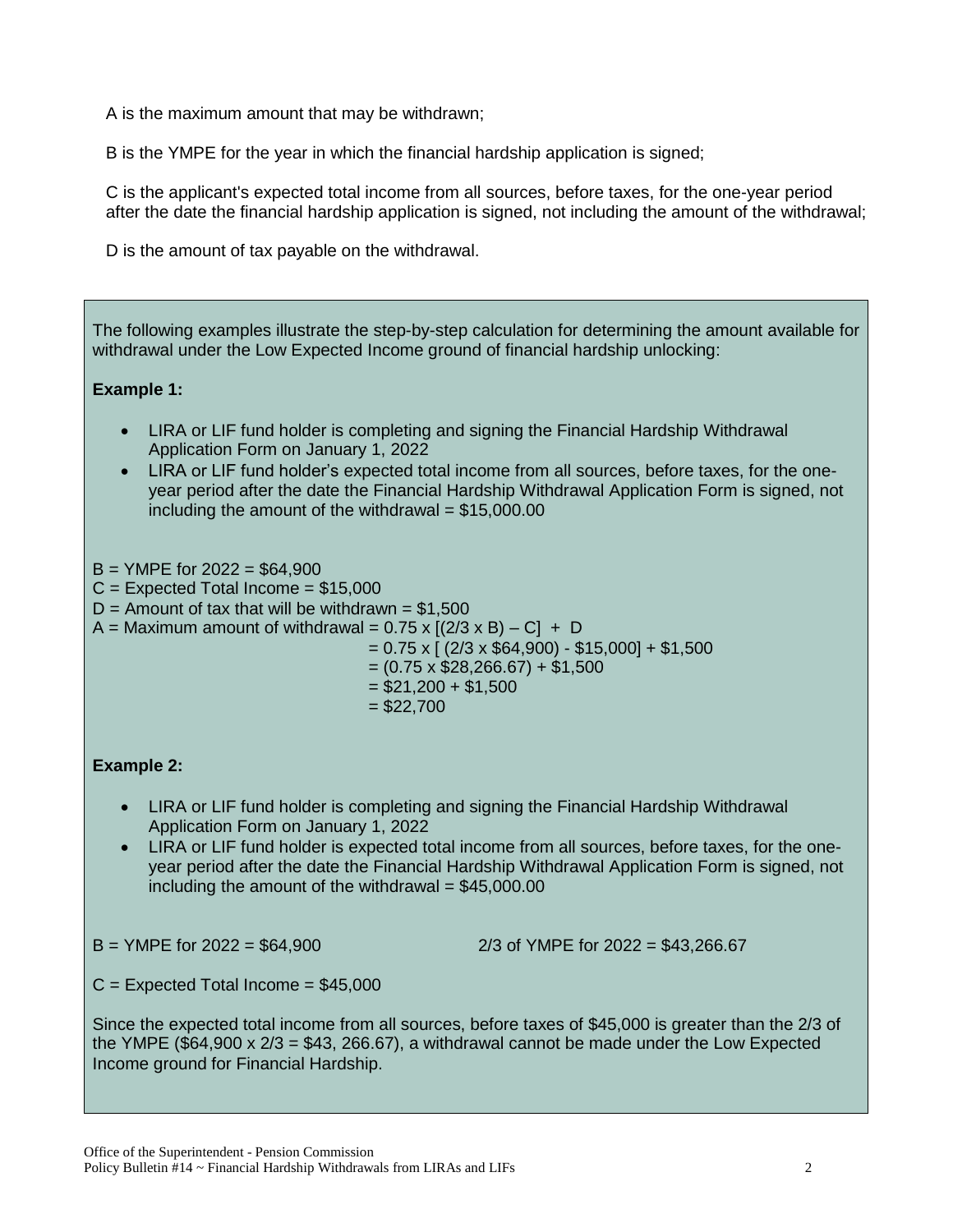### **Medical expenses**

Medical expenses are an eligible ground for a financial hardship application if the expenses

(a) have been incurred or will be incurred by the applicant, the applicant's cohabiting spouse or common-law partner or a dependant;

(b) relate to goods or services of a medical or dental nature;

(c) are certified by a physician or dentist as being necessary to treat a medical condition or disability; and

(d) are not covered by an insurance or benefit plan of the applicant, the applicant's cohabiting spouse or common-law partner or the dependant.

For purposes of this reason

- "dentist" means an individual licensed to practise dentistry in Manitoba or another Canadian jurisdiction,
- "physician" means an individual licensed to practise medicine in Manitoba or another Canadian jurisdiction,
- "dependant" means a person who is dependent on the applicant or the applicant's cohabiting spouse or common-law partner on the day the applicant applies for the withdrawal.

The maximum withdrawal based on an application in respect of medical expenses is the total of

(a) the medical expenses that have been incurred;

(b) the medical expenses that will be incurred during the one-year period after the date the hardship application is signed; and

(c) the amount of tax payable on the withdrawal.

# **Rental arrears**

Rental arrears are an eligible ground for a financial hardship application if the applicant or the applicant's cohabiting spouse or common-law partner has received a written demand in respect of arrears in the payment of rent on the applicant's principal residence and could face eviction if the arrears remain unpaid.

A "principal residence" means a residential dwelling unit ordinarily occupied by the applicant and, if the applicant has a cohabiting spouse or common-law partner, by that cohabiting spouse or common-law partner.

The maximum withdrawal based on an application in respect of rental arrears is the total of

- (a) the arrears on the date the financial hardship application is signed; and
- (b) the amount of tax payable on the withdrawal.

# **Mortgage arrears**

Mortgage arrears with respect to a mortgage secured against the applicant's principal residence are an eligible ground for a financial hardship application if the applicant or the applicant's cohabiting spouse or common-law partner has received a written demand in respect of the arrears and could face foreclosure if the arrears remain unpaid.

A "principal residence" means a residential dwelling unit ordinarily occupied by the applicant and, if the applicant has a cohabiting spouse or common-law partner, by that cohabiting spouse or common-law partner.

The maximum withdrawal based on an application in respect of mortgage arrears is the total of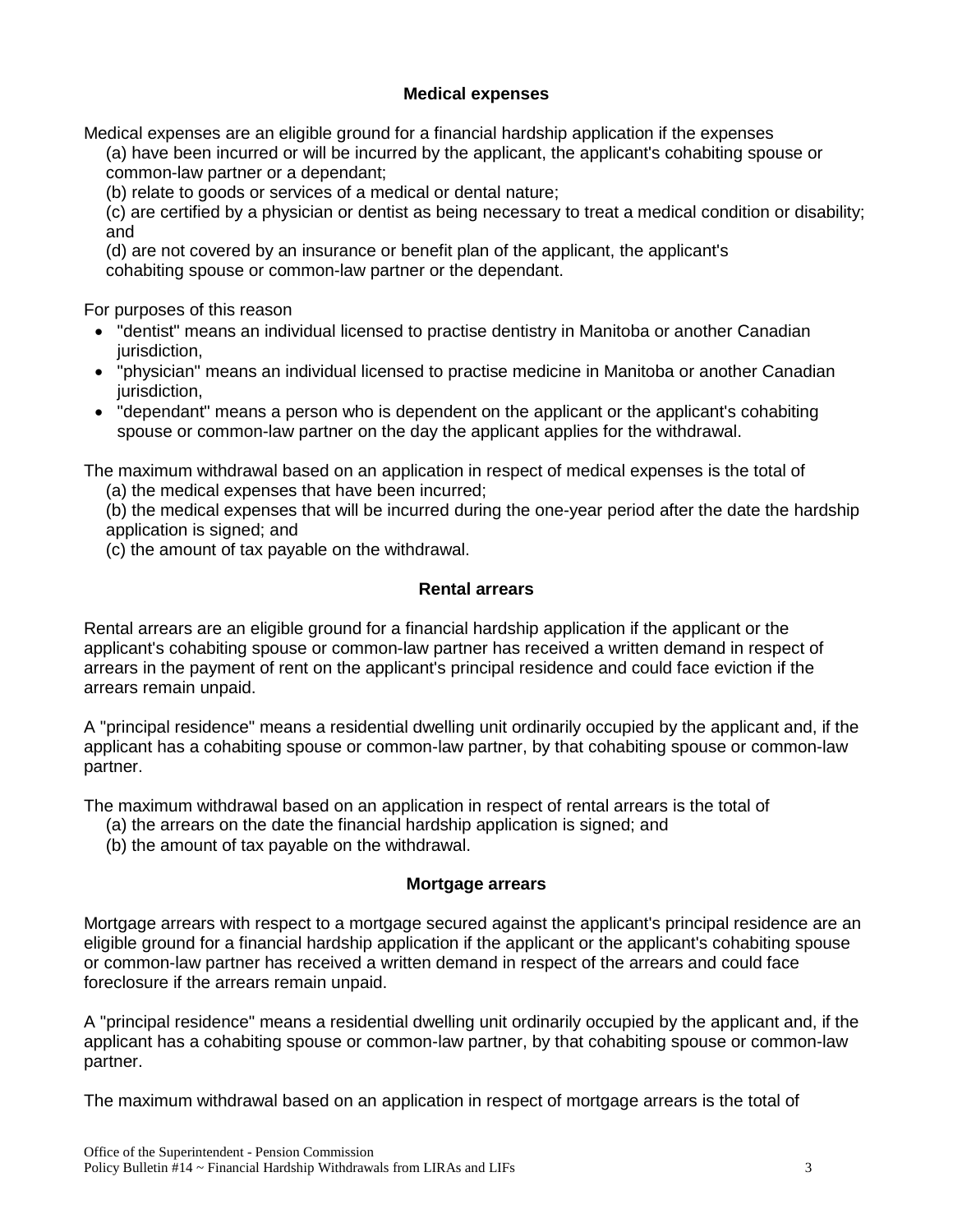- (a) the arrears on the date the financial hardship application is signed; and
- (b) the amount of tax payable on the withdrawal.

#### **Financial Hardship Application**

The applicant must file a financial hardship application with the administrator. The application must be in the form required by the Superintendent of Pensions. The Financial Hardship Withdrawal Application Form available on the Office of the Superintendent – Pension Commission website at [www.gov.mb.ca/finance/pension/pdf/finhardship.pdf](https://www.gov.mb.ca/finance/pension/pdf/finhardship.pdf) must be used for this purpose.

The Financial Hardship Withdrawal Application Form must be signed not more than 30 days before it is submitted to the administrator and include the following:

(a) in the case of an application in respect of low expected income, a statement signed by the applicant that sets out the applicant's total expected income from all sources, before taxes, for the one-year period after the date the hardship application is signed, not including the amount of the withdrawal,

(b) in the case of an application in respect of medical expenses, for each medical expense, (i) a certification by a physician or dentist that the expense is necessary to treat a medical

- condition or disability, and
- (ii) a copy of the receipt for the expense or, for an expense that has not yet been incurred, a quote for or estimate of the expense;
- (c) in the case of an application in respect of rental or mortgage arrears, a copy of the written demand the applicant or the applicant's cohabiting spouse or common-law partner received in respect of the arrears;

(d) a copy of the written consent of the applicant's cohabiting spouse or common-law partner, or, in the alternative, a statement by the applicant that they do not have a cohabiting spouse of commonlaw partner.

#### **Administrator's duties**

As soon as practicable after receiving the Financial Hardship Withdrawal Application Form, the administrator of a LIRA or LIF must

(a) satisfy itself that the application is complete and meets the requirements of section 10.94 of the regulation and section 21.3.2 of the Act; and

(b) if the administrator is satisfied that the requirements of clause (a) are met, pay the amount of the withdrawal as a lump sum, subject to any adjustment of the amount in accordance with the following.

The amount of the withdrawal must be reduced by

(a) the amount that is or may become payable to any person under subsection 31(2) of the Act (division of pension on breakdown of relationship) at the time of withdrawal;

(b) the amount bound by any garnishment order served on the administrator under section 14.1 of The Garnishment Act before the date of withdrawal; and

(c) the amount bound by any order made under section 59.3 of The Family Maintenance Act to preserve assets.

The money must be paid as a lump sum and cannot be paid out in any other interval nor transferred to a Registered Retirement Savings Plan or Registered Retirement Income Fund.